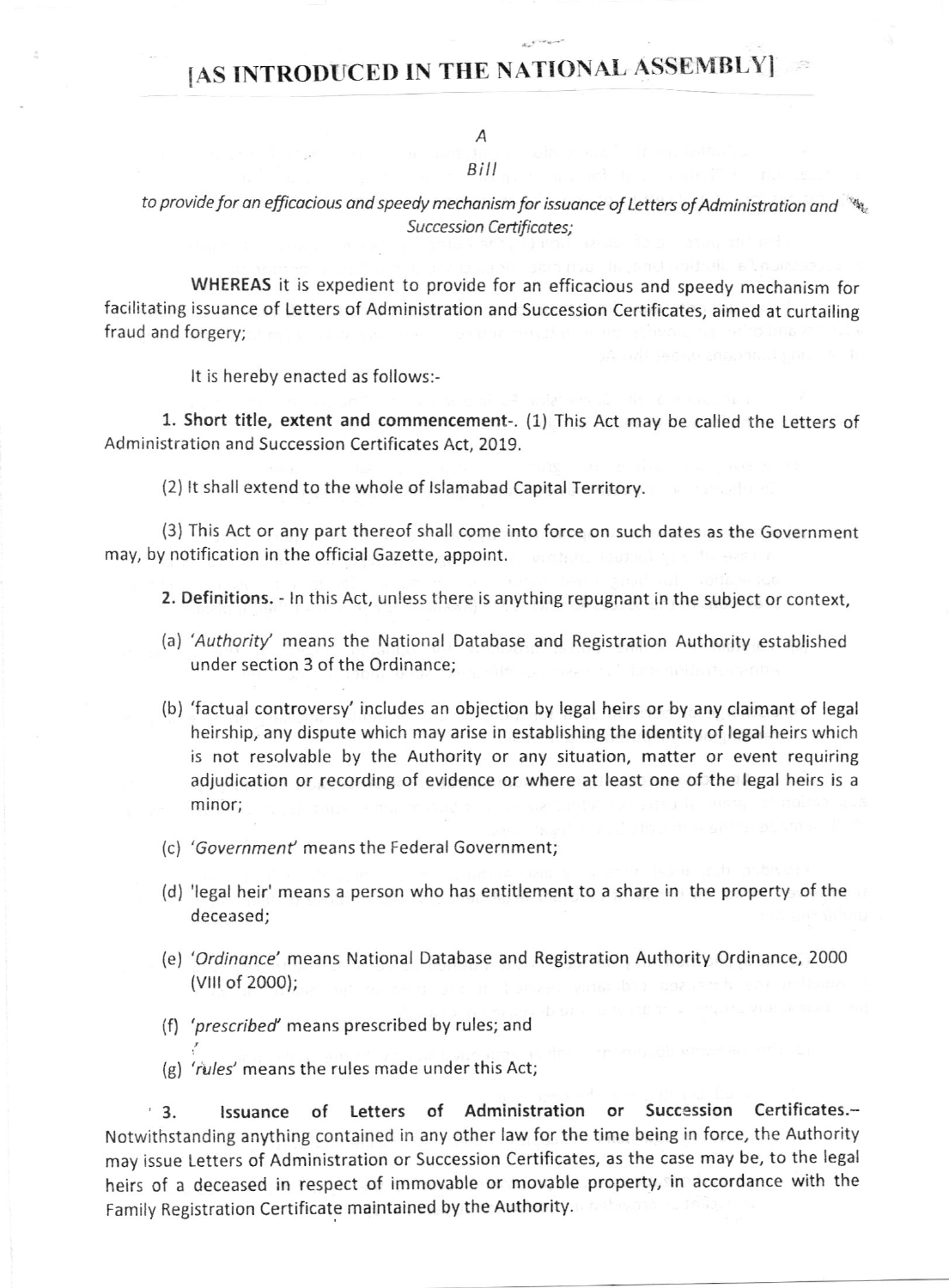4. Establishment of Succession Facilitation Unit. -- (1) The Authority shall establish a Succession Facilitation Unit for the purpose of receipt, processing and assessment of applications for grant of Letters of Administration and Succession Certificates.

 $(2)$  For the purpose of sub-section  $(1)$ , the Authority may notify any of its existing offices as Succession Facilitation Unit, at such place or places as it may deem appropriate.

(3) The Authority may, from time to time, appoint officers, staff, experts, consultants, advisers and other employees, or such terms and conditions as it may deem fit, for the purpose of carrying functions under this Act.

5. Functions of the Succession Facilitation Unit.-The Succession Facilitation Unit shall perform the following functions, namely: $-$ 

- (a) receive applications for grant of Letters of Administration and Succession Certificates, as the case may be, from legal heirs of the deceased;
- (b) process and assess the applications by way of a summary enquiry as prescribed, and in case of any factual controversy amongst the legal heirs decline to assess the applications for filing afresh before the appropriate forum in accordance with the provisions of the Succession Act, 1925 (XXXIX of 1925) or any other applicable law;
- (c) maintain an online portal providing for updated record of the Letters of Administration and Succession Certificates issued under this Act; and
- (d) discharge or perform such functions as are incidental, ancillary or necessary for carrying out the purposes of this Act.

6. Application for Letters of Administration or Succession Certificates.-- (1) An application for grant of Letter of Administration or Succession Certificate, as the case may be, shall be made to the Authority by the legal heirs:

Provided that legal heirs may also authorize in the prescribed form, one amongst themselves, to act on behalf of all other legal heirs, for the purpose of filing an application under this Act.

(2) An application may he filed in the notified office of the Authority within whose jurisdiction the deceased ordinarily resided at the time of his death, or within whose jurisdiction any property or asset of the deceased is located.

(3) The following documents shall be appended along with the application,\_

- (a) death certificate of the deceased;
- (b) list of the legal heirs and copies of their national identity cards;
- (c) an authorization in the prescribed form by the legal heirs in favour of the applicant as provided in proviso to sub-section (1); and